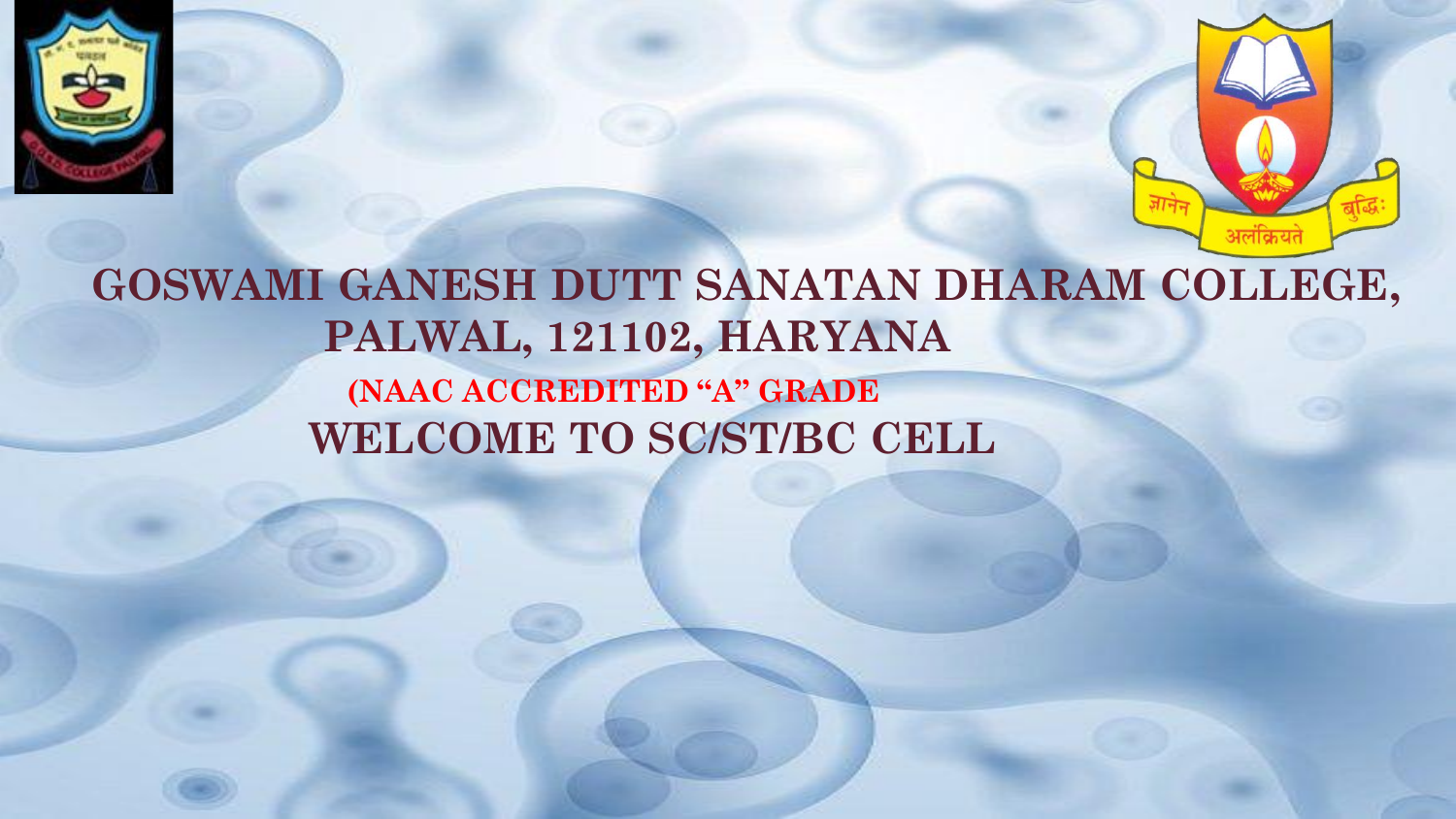The Special Cell for Scheduled Castes and Scheduled in college has been established under the directions of University Grants Commission (UGC). After the establishment of the Cell in the college, it specifically concentrated on the welfare of the SC/ST/BC Students. The main aim of the Cell is to monitor the guidelines issued by the University Grants Commission and by the government of Haryana from time to time. The Cell ensures the effective implementation of the reservation policies in admissions in various courses, accommodation in the hostels, appointments to the teaching and nonteaching posts and maintenance of roster register in the college.

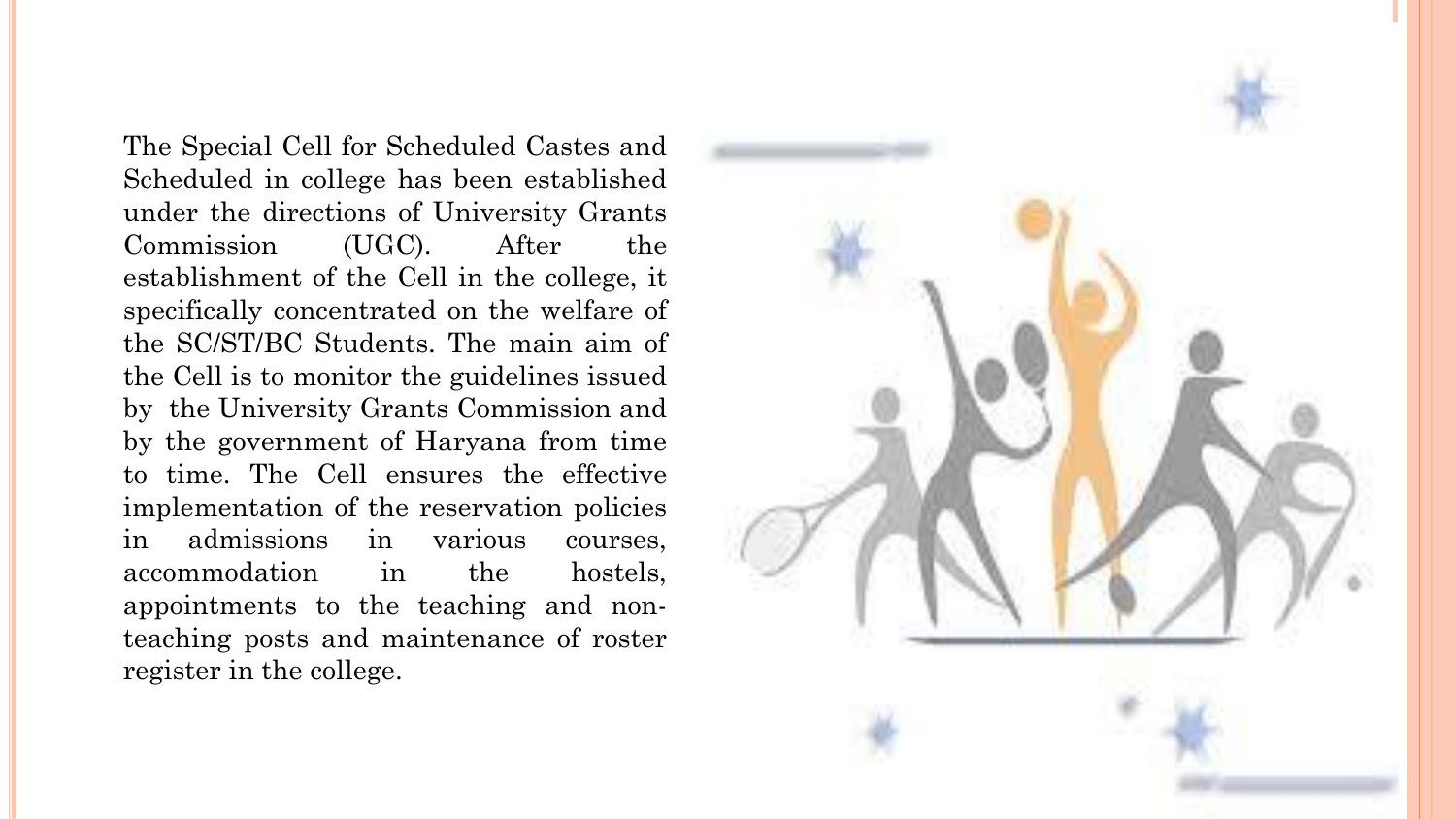

To be an institution of excellence in higher education that continually responds to the changing social realities through the development and application of knowledge, towards creating social equality in the society that promotes and protects the Name of the colleges, dignity, equality, social justice and human rights for all, with special emphasis on marginalised communities.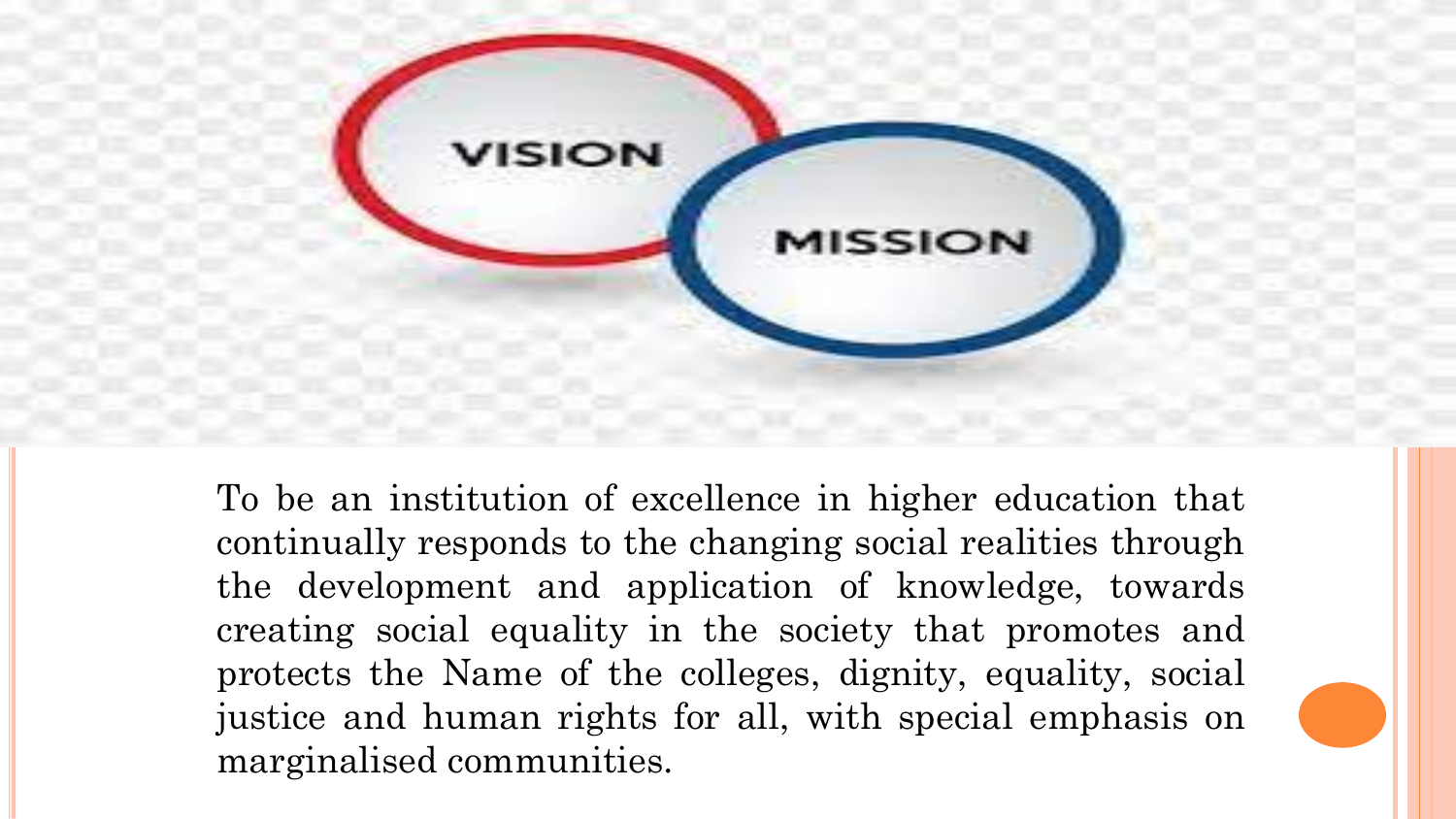# OBJECTIVES

❖ To implement the reservation policy for SC/STs in the college.

❖ Collect data regarding the implementation of the policies in respect of admissions, appointments of teaching and non-teaching positions in the college, and analysis of the data showing the trends and changes towards fulfilling the required quota.

❖ To take such follow up measures for achieving the objectives and targets laid down for the purpose by the Government of India and the UGC.

❖ To implement and monitor the State Government Reservation Policy in the college and ensuring effective implementation of the policies, programmers and Schemes of the Government.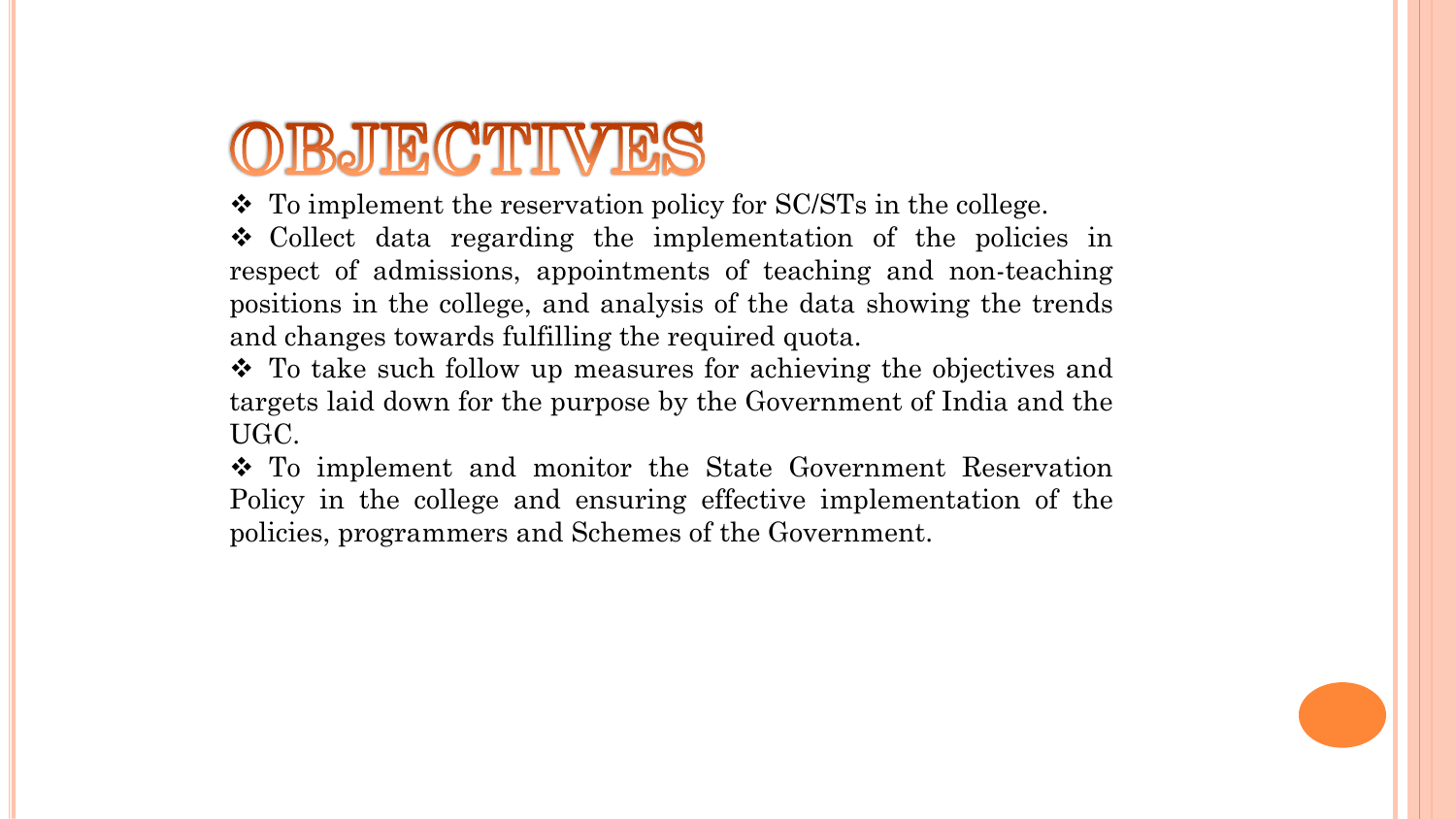# FUNCTIONING OF SC/ST/BC CELL

• To deal with representations received from Scheduled Castes and Scheduled Tribes candidates regarding their admission, recruitment, promotion and other similar matters in Universities, Institutions and Colleges.

- Monitor the working of the remedial coaching scheme.
- Function as a Grievances Redressal Cell for the grievances of SC/ST students render them necessary help in solving their academic as well as administrative problems.

• Maintain a complaint register for grievances of the students and employees belonging to SC/ST community, and any other work assigned from time to time to promote higher education among these communities suffering social, economic and educational deprivations.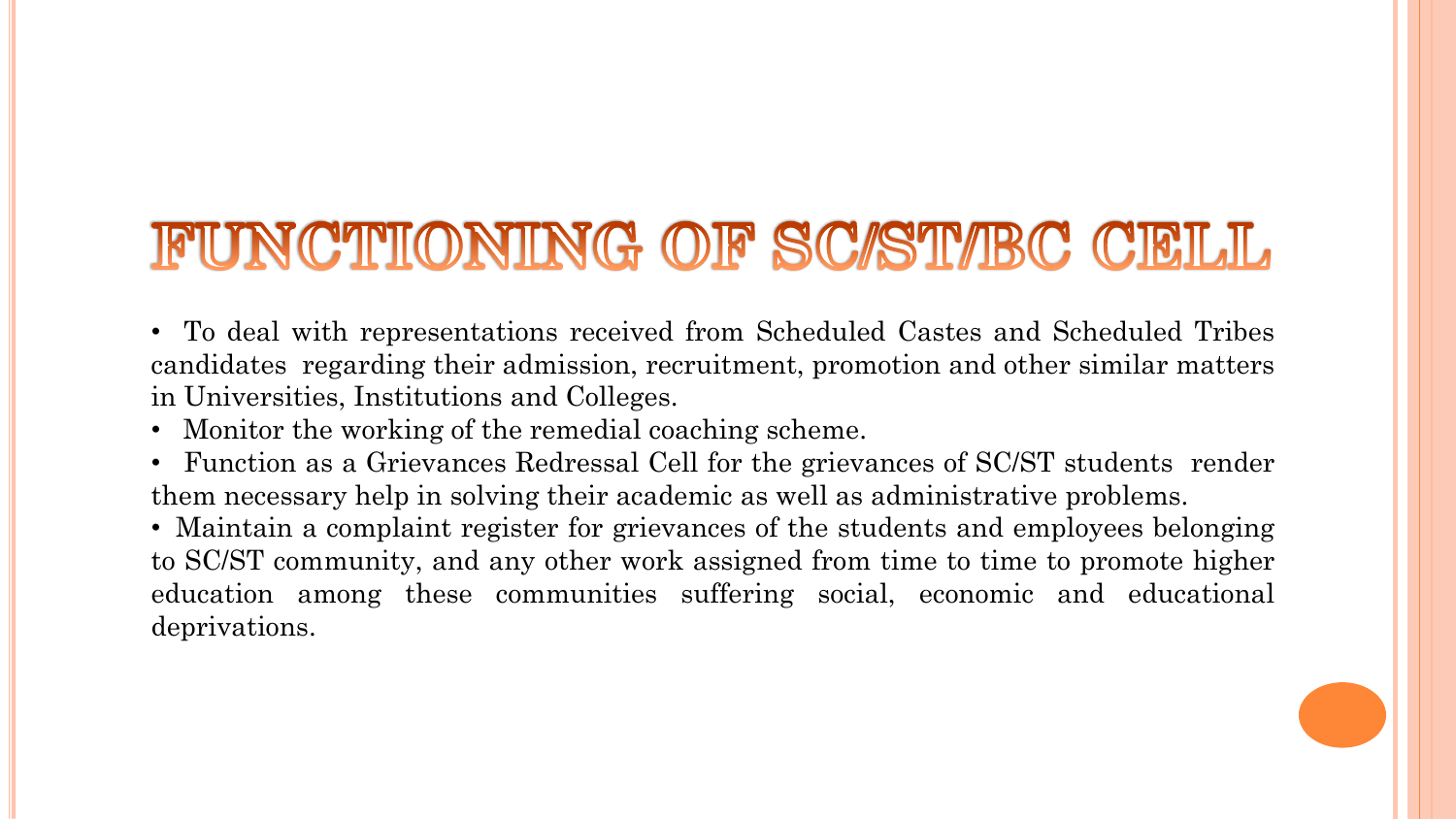| S.no | <b>Names</b>      | Designation |
|------|-------------------|-------------|
| 1.   | Dr. Rajbir Singh  | Convener    |
| 2.   | Dr. Meena Kumari  | Member      |
| 3.   | Sh. Parveen Kumar | Member      |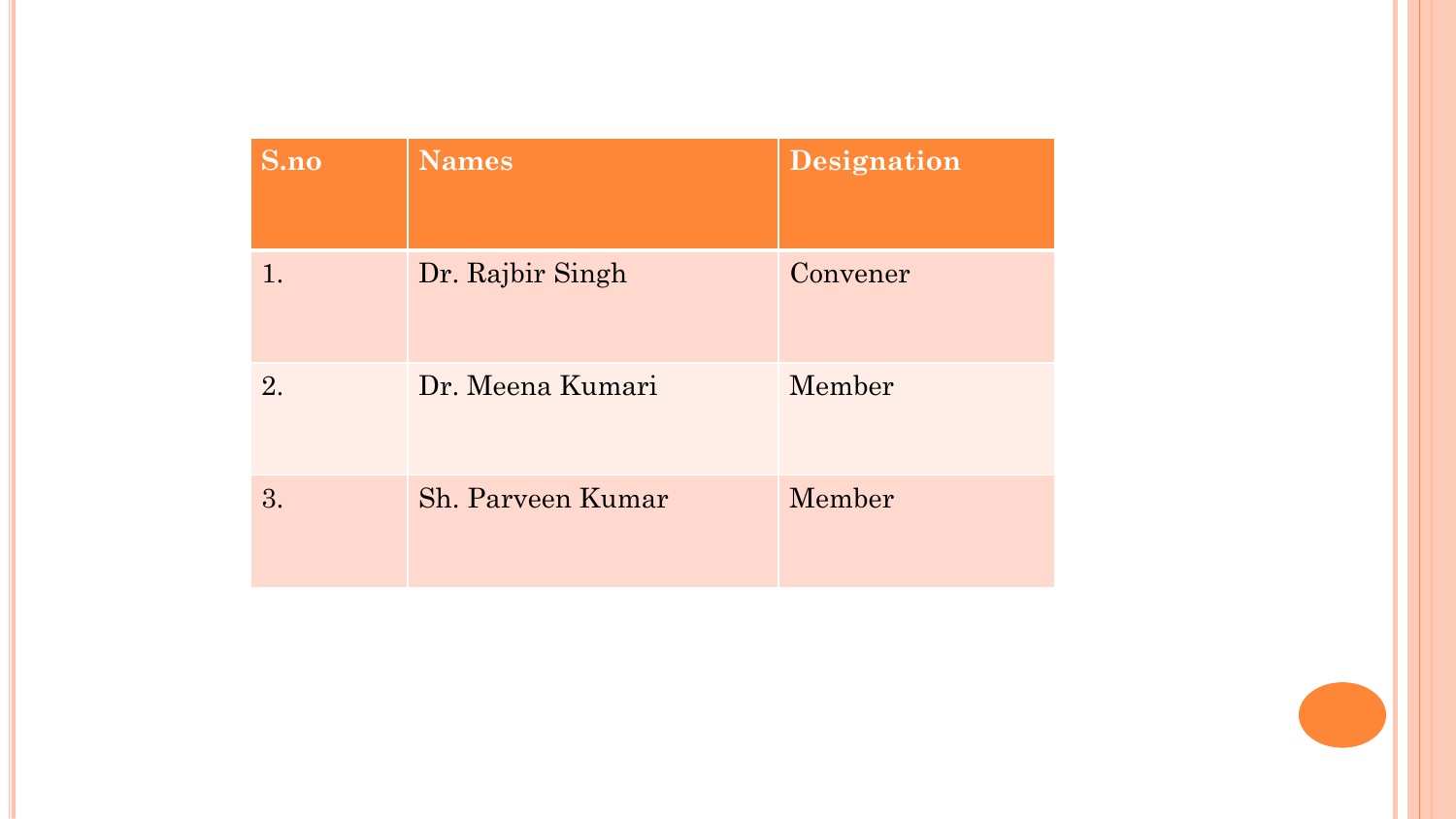### **NATIONAL LEVEL ARTICLE WRITING COMPEITION**

**An online national level 'Article Writing Competition' on "Social Status of Scheduled Castes, Tribes and Backward Classes in India" on 4th June, 2021 ' was organized whose results were declared today on June 5, 2021. Convenor of this competition Dr. Rajveer Singh, President-College Political Science Department said that 30 participants from all over the country participated in the competition. After in-depth analysis of the jury, Sartaj Singh, MA student of Political Science Department, Panjab University, Chandigarh secured first position, second position was held by Aman (MSc Physics) of JC Bose YMCA University, Faridabad and third position was secured by Saraswati Mahila Mahavidyalaya. Sakshi, a first year BA student of Palwal, secured third position. The judges of the competition were played by Mr. Ranbir Singh, Mr. Praveen Kumar and Mr. Satish Deshwal.**

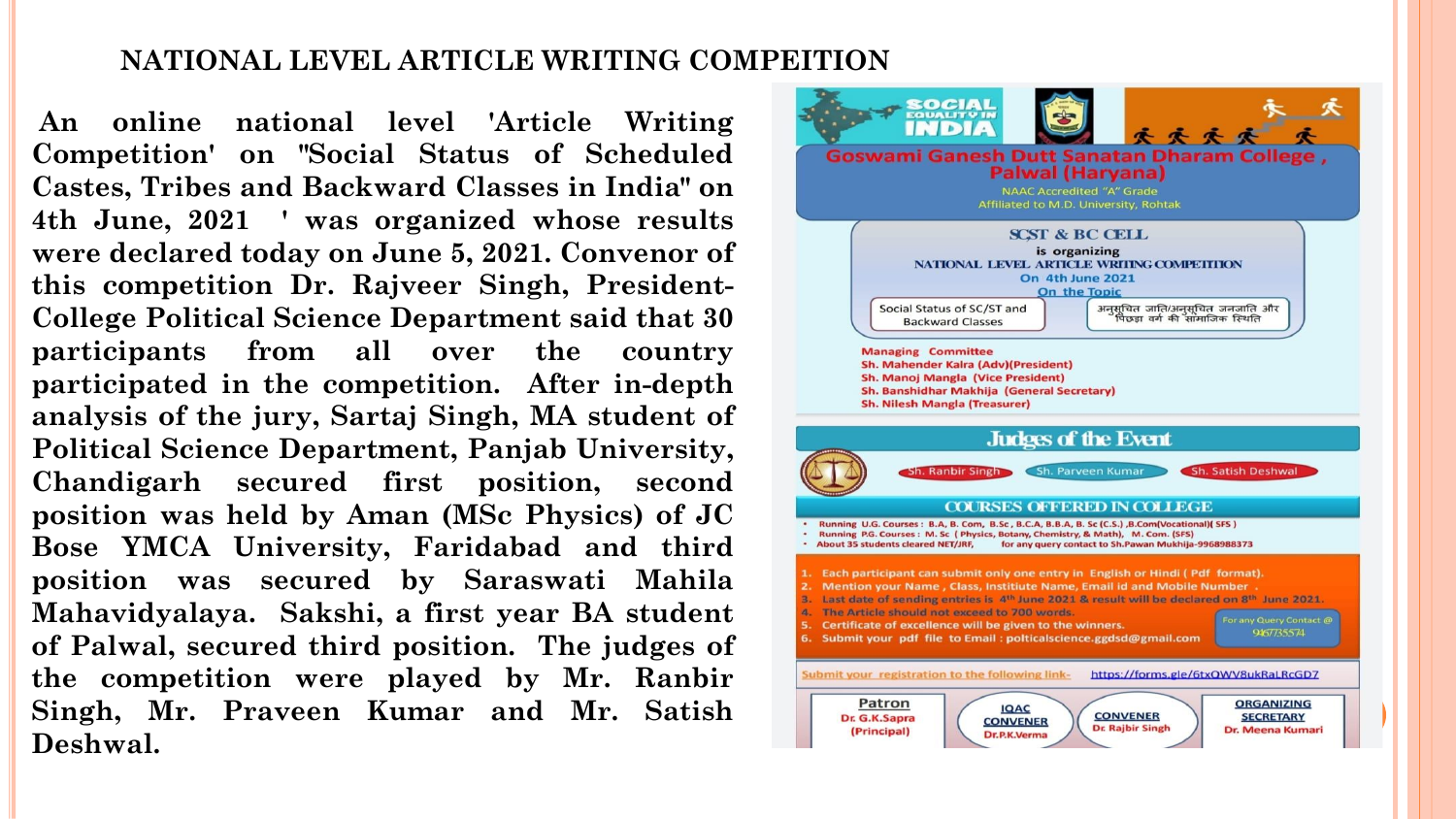## ACTIVITY PERFORMED BY STUDENTS

#### विचारों की आजादी:मजबत लोकतंत्र का आधार

"जनता का,जनता के लिए,जनता द्वारा शासन" - ग्रीस दार्शनिक क्लेओन द्वारा परिभाषित और अठारहवीं शताब्दी में अमेरिकी राष्ट्रपति अब्राहम लिंकन द्वारा दोहराई गई लोकतंत्र की यह परिभाषा शायद हीं किसी को ना मालूम हो।दुनिया में सबसे पहले लोकतंत्र प्राचीन ग्रीस के एथेंस शहर में प्रचलित हुआ।जहां लोग प्रत्यक्ष रूप से निर्णय लेने में भागीदार बने।किन्तु इस प्रत्यक्ष लोकतंत्र से ज्यादातर लोग को बाहर रखा गया जिसमें महिलाएं,गुलाम आदि शामिल थे।अतः कलीन,ताकतवर और विशिष्ट वर्ग हीं प्रत्यक्ष लोकतंत्र का वाहक बना।भारतीय दृष्टिकोण से बौद्ध - पुलान,तापलपर जार ापाराट पंग हा अत्यक्ष लाग्यतंत्र या पालन चना। नारताय पाटनाण संची हैं।<br>धर्म के अन्तर्गत सोलह महाजनपद में विचारशील लोकतंत्र की शुरुआत हुई।साधारण शब्दों में<br>विचार-विमर्श या सर्वसम्मति से निर्णय लेना।आधुनिक गौरवपूर्ण क्रांति,सन् 1789 में हुई फ्रांसीसी क्रांति और सन् 1776 में अमरीकी क्रांति को देखा जा सकता है।इंग्लैंड की रक्तहीन गौरवपूर्ण क्रांति ने यह सुनिश्चित किया कि प्रशासकीय नीति एवम् राज्य को चलाने के लिए संसद की स्वीकृति होनी चाहिए।फ्रांसीसी क्रांति के स्वतंत्रता,समानता और समुत्व का नारा पूरे विश्व को प्रभावित किया और राजनीति में आमूलगुल ज स्थलनवा,समानव<br>बंधुत्व का नारा पूरे विश्व को प्रभावित किया और राजनीति में आमूलग्रुल परिवर्तन का कारण<br>बना।अमरीकी क्रांति ने लोकप्रभुत्व के सिद्धांत का पोषण सामाजिक,राजनीतिक उथल-पुथल के बाद आधुनिक लोकतंत्र विश्व भर में स्थापित हुआ।

.<br>आज दुनिया के तकरीबन सभी देश लोकतांत्रिक होने का दावा करते हैं।इसका कारण लोकतंत्र में आज कुनना न समस्यन । सना का समस्यालम होने का कमा नरस हाउसमा मारने समसम् न किसी वस्तु के समान है।दुनिया के विभिन्न देशों में वहां के नागरिकों को मौलिक अधिकार दिया गया है।भारत के संविधान के भाग III में मौलिक अधिकारों का उल्लेख किया गया है।जिसमें समानता का अधिकार,स्वतंत्रता का अधिकार,शोषण के विरुद्ध अधिकार,धार्मिक स्वतंत्रता का .<br>अधिकार संस्कति और शिक्षा का अधिकार तथा संवैधानिक उपचारों का अधिकार।संविधान के अनुच्छेद 19-22 में स्वतंत्रता का अधिकार दिया गया है।जिसमें अनुच्छेद 19 में बोलना,विचार .<br>व्यक्त करना,शांतिपूर्वक सम्मिलित होना,संगठित होने से लेकर प्रेस की आज़ादी तक शामिल है।

कोई भी देश कितना लोकतांत्रिक है ये वहां कि प्रेस को देख कर समझा जा सकता है।अगर पत्रकार सवाल पूछने से घबरा रहा है,कोई खबर चलाने में उसके अंदर डर बैठा है या फिर सत्ताधीशों के गोद में लोटपोट रहा है तो समझिए लोकतंत्र खतरे में है। पत्रकार और सामाजिक कार्यकर्ता के साथ सत्ता कैसी सलूक कर रही है।यह बातें लोकतंत्र में काफी मायने रखती है।असहमति कि आवाज़ों को दवाना,विपक्ष को खत्म करना,मीडिया को खरीद लेना,आंदोलन को किसी भी तरह कुचलने का प्रयास करना,सामाजिक कार्यकर्ताओं को जेल में डालना यह दिखाता है कि सत्ता तानाशाह के हाथों जा चुका है।"स्वाभाविक तौर पर तनाशाही का जन्म लोकतंत्र से ही होता है, और निरंकुशता व गुलामी का सबसे चरम रूप सबसे स्वच्छंद आजादी से जन्म लेता है।"-.<br>यह कथन ग्रीस के महान दार्शनिक प्लेटो की है।अतः देश के तमाम नागरिक को यह बात समझना

होगा कि आपके निर्णय से चुनी हुई सरकार निरंकुश ना हो जाए।जनता से रूबरू हो,कठिन सवालों .<br>का जवाब दे तथा विपक्ष का सम्मान करे व असहमत आवाज़ों को स्वीकार कर निर्णायक मोड पर पहंचे

भगत सिंह का कहना था 'जो चीज आज़ाद विचारों को बर्दाश्त नहीं कर सकती उसे समाप्त हो जाना चाहिए।"आज के परिप्रेक्ष्य में भगत सिंह को याद करना,उनके विचारों को समझना,अपने अंदर ढालना समय की मांग बन चुका है।गैर कानूनी गतिविधि अधिनियम का गलत इस्तेमाल कर सरकार एक्टिविस्ट को,भिन्न विचार रखने तथा असहमति जाहिर करने वाले लोगों को जेल में डाल रही है।वहीं दूसरी ओर सांप्रदायिक हिंसा भड़काने वाले लोग खुलेआम घूम रहें हैं।यहां तक कि सत्ता के शिखर पर भी काबिज हो रहें हैं।आए दिन भीड़ हत्या,दंगा-फसाद की खबरें आती रहती है।लोकतंत्र को भीडतंत्र होने से बचाना होगा।महात्मा गांधी का कहना था - "सच्चा लोकतंत्र किसी एक केंद्र में बीस आदमियों के मिल बैठने से नहीं चलाया जा सकता। इसे नीचे से काम करना चाहिए,लोकतंत्र का संचालन गांव-गांव के लोगों द्वारा खुद से होना चाहिए। इस वक़्त हमें लोकतांत्रिक समाज निर्माण करने की आवश्यकता है।सबसे पहले व्यक्ति को खुद लोकतांत्रिक होना होगा,दूसरे के विचारों का सम्मान करना होगा।बेहतर संवाद स्थापित कर समाज को लोकतांत्रिक .<br>बनाने की जिम्मेवारी हम सब की है और तब जा कर समाज में होने वाली राजनीति लोकतांत्रिक हो

विचारों कि आज़ादी एक मजबूत लोकतंत्र के लिए अत्यावश्यक है।विचारों की स्वतंत्रता के बगैर लोकतंत्र की कल्पना भी नहीं की जा सकती।

धन्यवाद।

नाम - श्री निशि

कॉलेज - राम लाल आनंद महाविद्यालय (दिल्ली विश्वविद्यालय)